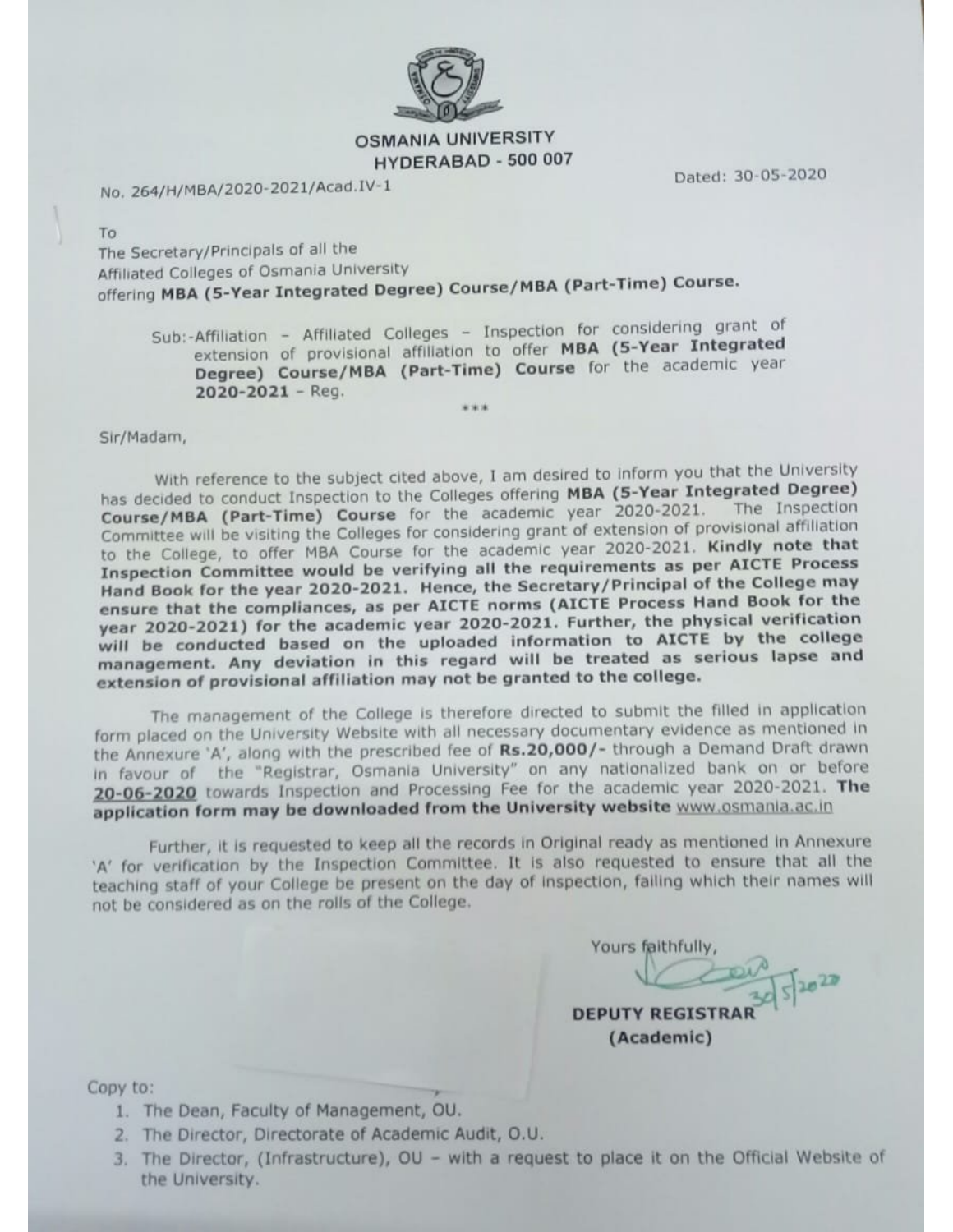### **ANNEXURE 'A'**

- 1. Latest compliance reports
- 2. List of teaching staff in the prescribed format.
- 3. Proceedings of OU Selection Committee for the faculty appointed.
- 4. a. AICTE permission / renewal for the year 2019-2020 & 2020-2021. b. PCI permission / renewal for the year 2019-2020 & 2020-2021.
- 5. State Government permission for the year 2019-2020 & 2020-2021.
- 6. Minority Status Certificate/Letter from the competent authority.
- 7. Affiliation Orders of the University for the Previous Year.
- 8. Land Documents / Building plan approvals (enclose Copies).
- 9. Details of accommodation Room wise, floor wise, and course wise.
- 10. Staff Attendance Register, Teaching Diaries
- 11. Student Attendance Registers.
- 12. Library Accession Register with details of books / Journals added during the last academic year.
- 13. Library Books Issue Register.
- 14. Acquittance Register.
- 15. Bills / Payment receipts / Bank Statement for the purchase of Library Books and Journals and other purchases including equipment, computers, licensed Software.
- 16. Statement of consolidated attendance which was sent to the Examination Branch during the last academic year.
- 17. Valued Answer Scripts of Internal Assessment Test and statement of marks sent to the Examination Branch during the last academic year.
- 18. Bank Pass Book / Bank Statement of the financial transactions.
- 19. Enclose the report of Anti-Ragging Committee and measures taken by the College.
- 20. Display the college name prominently stating that the College is affiliated to Osmania University and also enclose photograph of the College building.
- 21. Undertaking to be submitted with regard to conduct of University Examinations.
- 22. Fire Safety Certificate/ Sanitary Certification from the Competent Authority.
- 23. Implementation of Biometric Attendance, CCTV to be installed within the premises of the Institution and Barrier free built environment to be provided.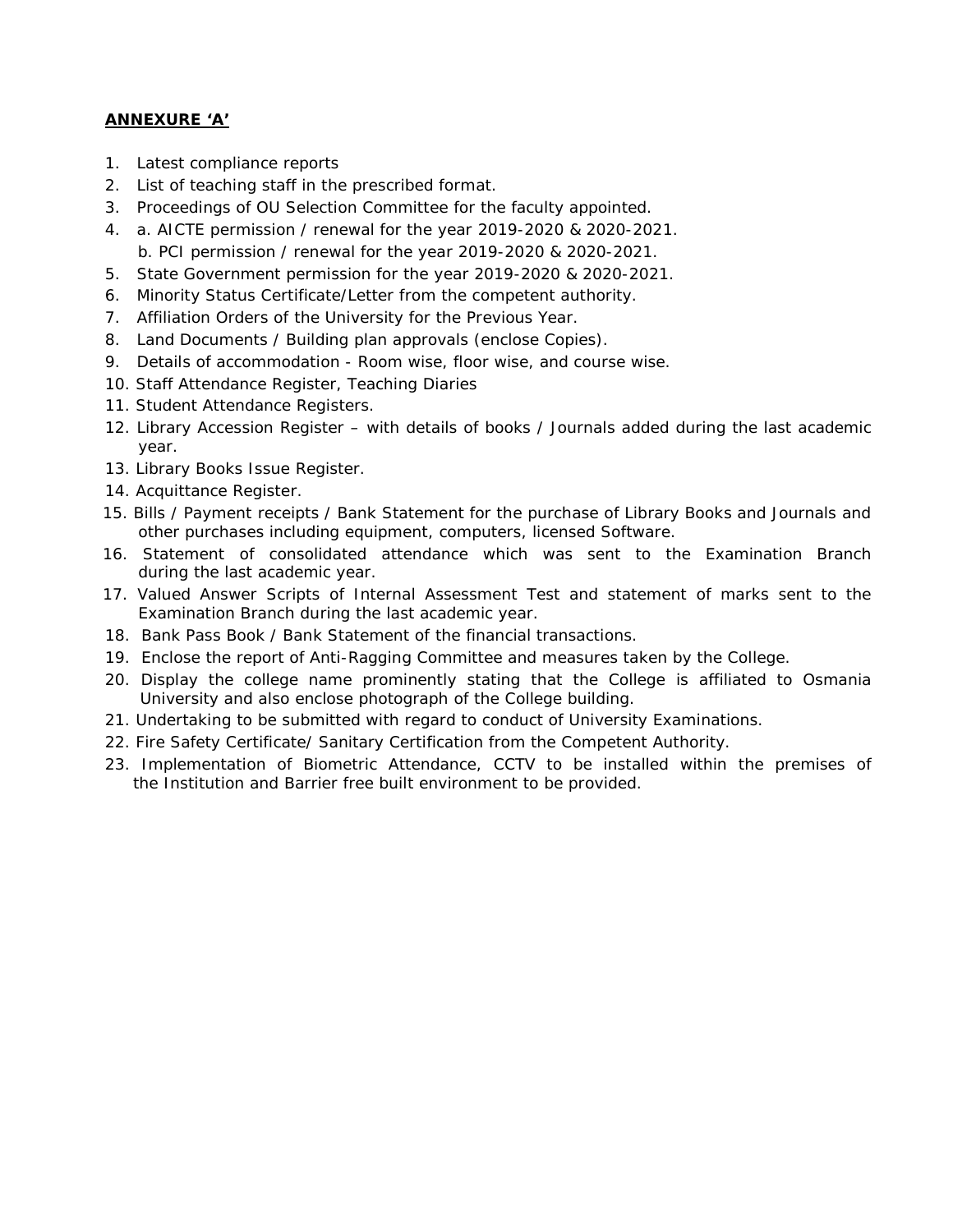

## **OSMANIA UNIVESITY HYDERABAD–500 007**

**APPLICATION FOR GRANT OF EXTENSION OF PROVISIONAL AFFILIATION TO OFFER MBA (5-Year** 

**Integrated Degree)/MBA (Part-Time) Course FOR THE ACADEMIC YEAR 2020-2021.**

College Name: \_\_\_\_\_\_\_\_\_\_\_\_\_\_\_\_\_\_\_\_\_\_\_\_\_\_\_ \_College Code:

 $\overline{\phantom{a}}$  . The set of  $\overline{\phantom{a}}$ 

\_\_\_\_\_\_\_\_\_\_Course\_\_\_\_\_\_\_\_\_\_ Sanctioned Intake by AICTE:

| Date of InspectionPermitted intake byUniversity: _______ |                                                                                               |                                                                                    |                         |  |  |        |       |
|----------------------------------------------------------|-----------------------------------------------------------------------------------------------|------------------------------------------------------------------------------------|-------------------------|--|--|--------|-------|
|                                                          | DD.No._________________                                                                       |                                                                                    | Date _____________      |  |  |        |       |
| 1.                                                       | Name of the College with<br>postal address:<br>Landline:<br>Mobile:<br>E-mail ID:<br>Website: |                                                                                    |                         |  |  |        |       |
| $\overline{2}$                                           | Name of the Society/<br>Registration No. & Address<br>with Phone Nos.<br>E-mail ID:           |                                                                                    |                         |  |  |        |       |
| 3.                                                       | Name of the Secretary /<br>Correspondent with<br>Telephone No. (LL)<br>e-mail, Mobile no:     |                                                                                    |                         |  |  |        |       |
| $\overline{4}$                                           | Name of the<br>a)<br>Principal (Please affix<br>Photograph)                                   |                                                                                    |                         |  |  |        | Photo |
|                                                          | c) Qualifications                                                                             |                                                                                    |                         |  |  |        |       |
|                                                          | d) Whether appointed<br>through OU Selection<br>Committee.                                    | Yes/No:                                                                            | <u> 1999 - Jan Jawa</u> |  |  |        |       |
|                                                          | e) Date of birth:                                                                             |                                                                                    |                         |  |  |        |       |
|                                                          | f) Mobile No.:<br>E-mail ID:<br>Aadhar Card number:<br>PAN number:<br>Bank Account number:    |                                                                                    |                         |  |  |        |       |
| 5                                                        | Nature of accommodation<br>(Ownership/Lease deed)                                             | Own/Lease                                                                          | Document Nos.           |  |  |        |       |
| 6                                                        | Land Area Details                                                                             | Expected Land Area (as per<br><b>Actual Land Area</b><br>AICTE/Govt. of Telangana) |                         |  |  |        |       |
| $\overline{7}$                                           | Year of Establishment                                                                         |                                                                                    |                         |  |  |        |       |
| 8                                                        | Any other Courses run by<br>the College                                                       | S. No.<br>2<br>3<br>$\overline{4}$                                                 | Course(s)               |  |  | Intake |       |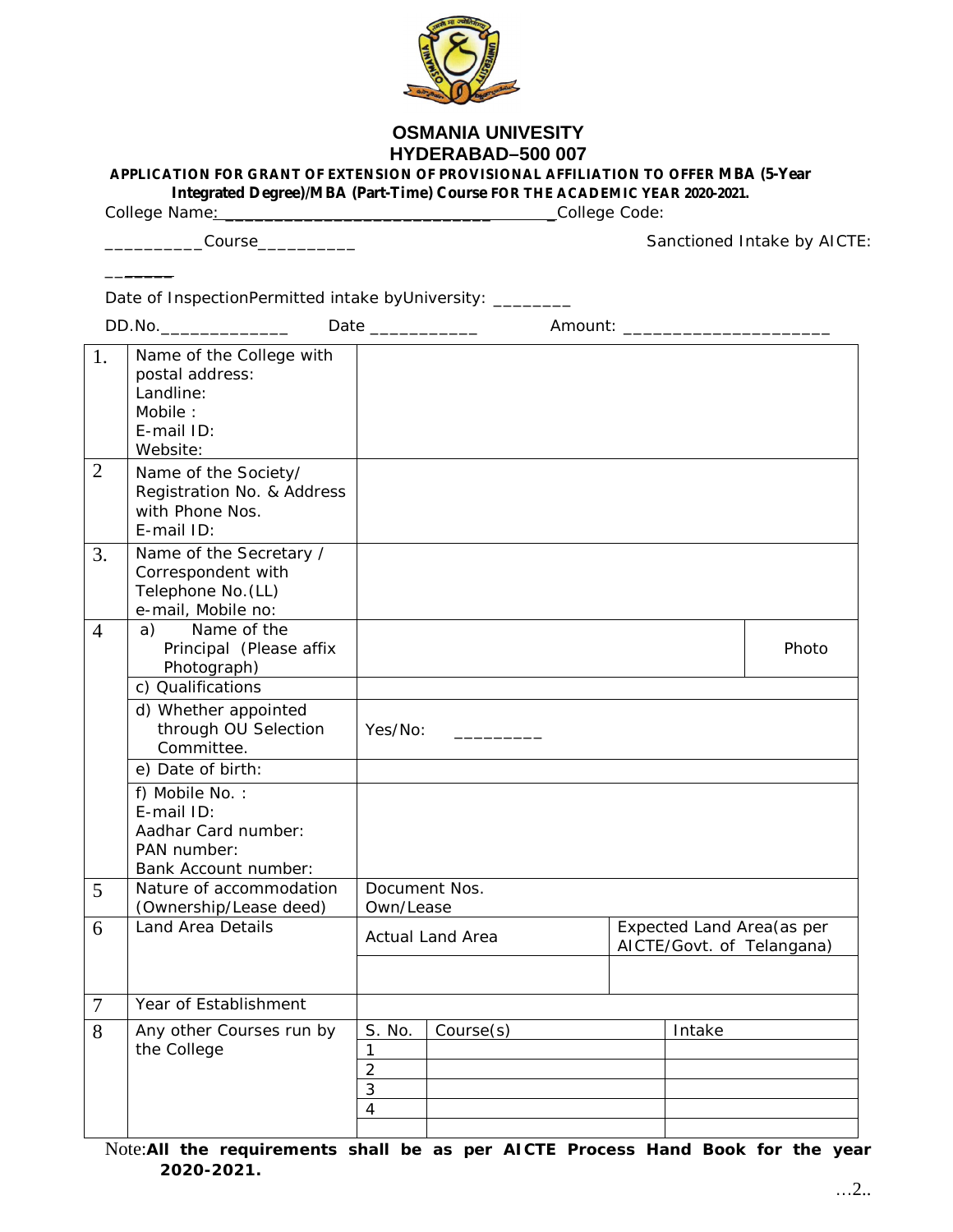| 9.  | AICTE permission letter No. & Date<br>for the year 2019-2020& 2020-2021.                                                                                         |                                                            |
|-----|------------------------------------------------------------------------------------------------------------------------------------------------------------------|------------------------------------------------------------|
| 10. | State Govt. G.O. No. & Date<br>for the year 2019-2020 & 2020-2021.                                                                                               |                                                            |
| 11. | OU Affiliation Order No. & Date<br>for the year 2019-2020.                                                                                                       |                                                            |
| 12. | i) Whether any other Institutions/Colleges<br>are running in the same premises,                                                                                  |                                                            |
|     | ii) If Yes, whether permission from AICTE<br>is obtained.                                                                                                        | Yes/No                                                     |
| 13. | Status of the College<br>(In case of MinorityCollege, latest Minority<br>issued by the competent<br>Certificate                                                  | Minority/Non-Minority _________                            |
|     | authority to be enclosed)                                                                                                                                        | Co-Education / Women _________                             |
| 14  | Name of the University nominee on the<br>Governing<br>Body with<br>period<br>from _________________________, along with<br>letter no. and date. (Enclose copy)   |                                                            |
| 15  | Name of the University Nominee on the<br>Selection Committee with<br>period<br>from_____________to____________ along with<br>letter no. and date. (Enclose copy) |                                                            |
| 16. | Number of Governing Body Meetings<br>convened during the academic year 2019-<br>2020 with University nominees<br>(Please mention the dates)                      | 1.<br>2.<br>3.                                             |
| 17  | Working Hours of the College                                                                                                                                     |                                                            |
| 18  | Work load statement Teacher-wise<br>(to be enclosed)                                                                                                             |                                                            |
| 19. | Time table for the course showing<br>Room No, (ii) Name of the Class<br>(i)                                                                                      |                                                            |
|     | (iii) Name of the Teacher in each period<br>(to be enclosed),                                                                                                    |                                                            |
| 20  | Whether revised pay scales of VI Pay<br>Commission are paid to the staff.                                                                                        |                                                            |
| 21  | Details of salary paid.<br>Acquaintance Register to be produced.<br>Enclose bank statement.                                                                      | Maximum salary /<br>Minimum salary paid                    |
|     |                                                                                                                                                                  | Paid through Cheque/Bank:<br>Name of the Bank &<br>Branch: |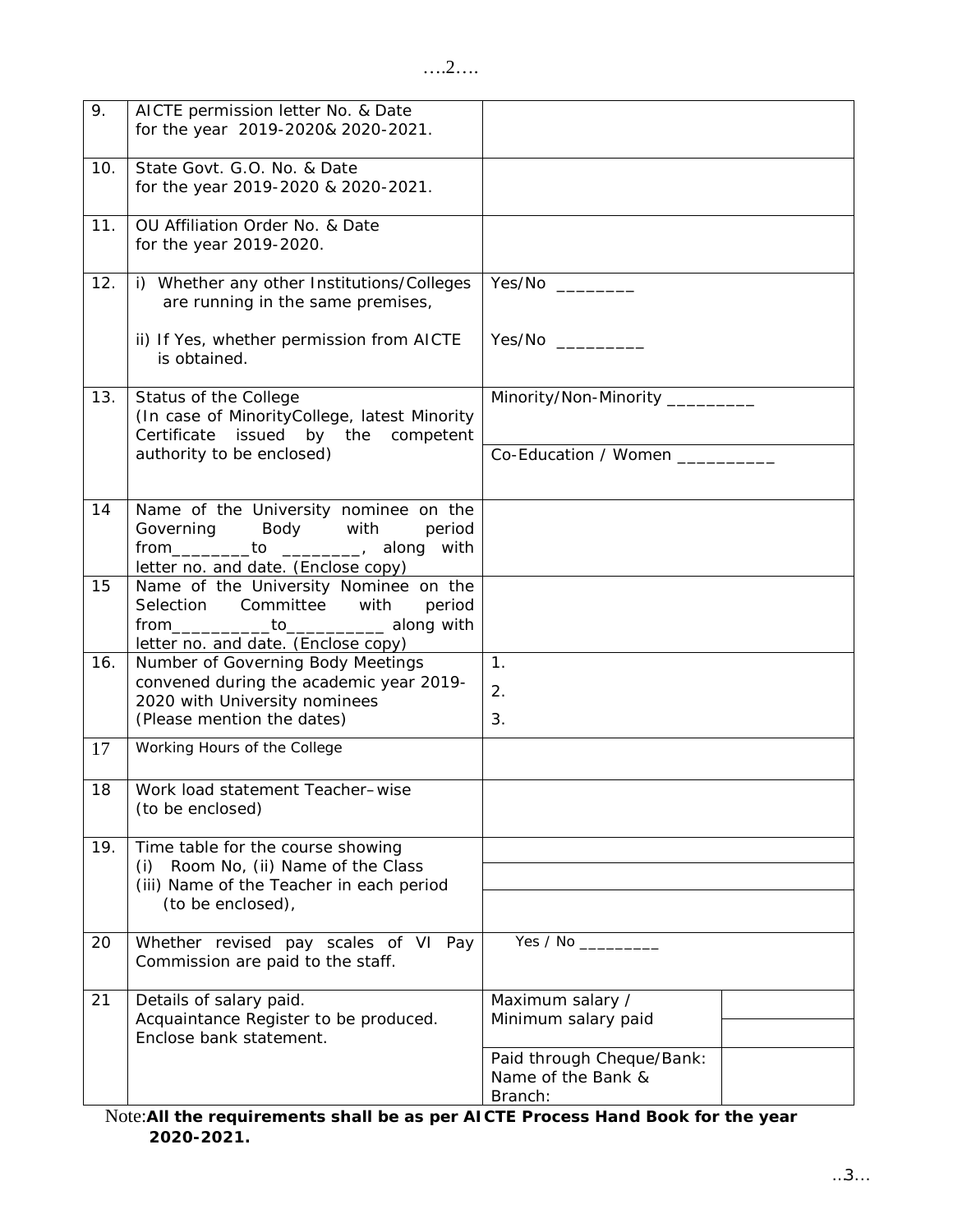# **Course Details:**

| a)                                      | Course - MBA               |  |        |         |
|-----------------------------------------|----------------------------|--|--------|---------|
| b)                                      | Year of Starting           |  |        |         |
| $\mathsf{C}$ )                          | Sanctioned Intake by AICTE |  |        |         |
| d)                                      | Permitted intake by OU     |  |        |         |
| Actual strength of students' year wise: |                            |  |        |         |
|                                         | No. of Students on rolls   |  | I year | II year |
| <b>MBA</b>                              |                            |  |        |         |
|                                         |                            |  |        |         |

| Mode of admission     |                                                 |                                    |                     |                                |  |
|-----------------------|-------------------------------------------------|------------------------------------|---------------------|--------------------------------|--|
| Name of the<br>Course | Sanctioned<br>intake for<br>first year<br>by OU | First Year students admitted under |                     |                                |  |
|                       |                                                 | Convener<br>Quota                  | Management<br>Quota | Minority<br>$(SW-II \mid III)$ |  |
|                       |                                                 |                                    |                     |                                |  |
|                       |                                                 |                                    |                     |                                |  |

| <b>Faculty Details:</b>                                                                                                                                                                                                                                                      |                               |                     |        |                    |  |
|------------------------------------------------------------------------------------------------------------------------------------------------------------------------------------------------------------------------------------------------------------------------------|-------------------------------|---------------------|--------|--------------------|--|
| Faculty required 1:20 (Teacher Student Ratio)<br>Cadre Ratio 1:2:6 (Professor : Associate Professor : Assistant Professor)<br>(In which, a minimum of 80% should be regular/full time faculty and the remaining may be<br>adjunct faculty / resource persons from industry). |                               |                     |        |                    |  |
| Designation                                                                                                                                                                                                                                                                  | Required<br>(As per<br>norms) | Available           |        | Total<br>Available |  |
|                                                                                                                                                                                                                                                                              |                               | <b>OU Selection</b> | Ad-hoc |                    |  |
| Professors                                                                                                                                                                                                                                                                   |                               |                     |        |                    |  |
| Associate Professors                                                                                                                                                                                                                                                         |                               |                     |        |                    |  |
| Assistant Professors                                                                                                                                                                                                                                                         |                               |                     |        |                    |  |
| Total:                                                                                                                                                                                                                                                                       |                               |                     |        |                    |  |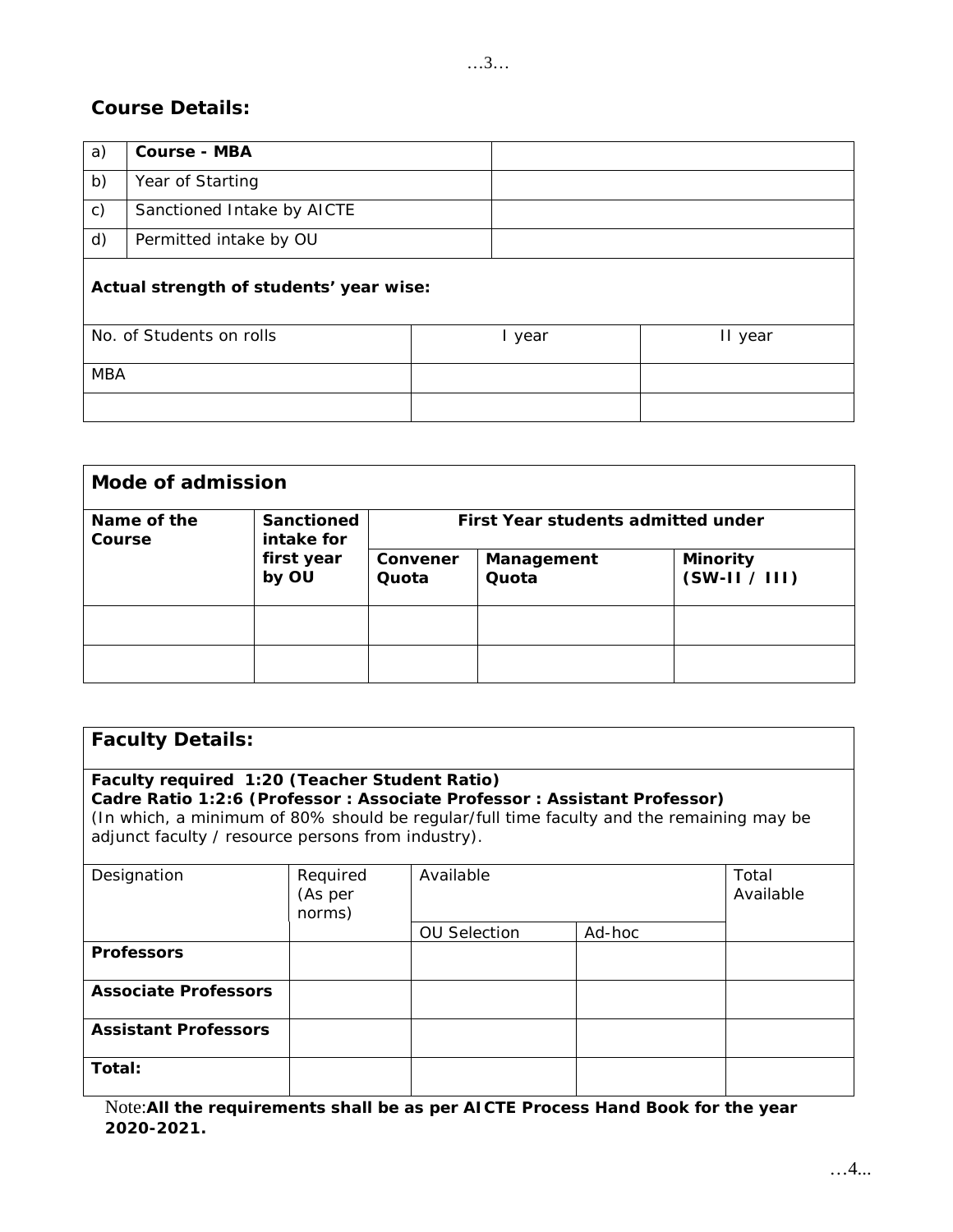#### $\dots$ 4....

## PARTICULARS OF PRINCIPAL AND TEACHING FACULTY

| S.<br>No       | Name of<br>the<br>Teacher | Design<br>ation | Qualificatio<br>ns<br>Whether<br>having MBA<br>I Class | Whether<br>having<br>Ph.D.<br>Degree<br>in<br>Manage<br>ment | Date of<br>Birth | Total no.<br>of years<br>of Exp. | Through<br>OU<br>Selection<br>Committ<br>ee | Nature of<br>Appointment<br>Manage<br>ment | Photo | Details of<br>i. Aadhaar<br>Card number<br>ii.PAN number<br>iii. Bank<br>Account<br>number |
|----------------|---------------------------|-----------------|--------------------------------------------------------|--------------------------------------------------------------|------------------|----------------------------------|---------------------------------------------|--------------------------------------------|-------|--------------------------------------------------------------------------------------------|
| $\mathbf{1}$   |                           |                 |                                                        |                                                              |                  |                                  |                                             |                                            |       | i.<br>ii.<br>iii.                                                                          |
| $\overline{2}$ |                           |                 |                                                        |                                                              |                  |                                  |                                             |                                            |       | $\overline{L}$<br>ii.<br>iii.                                                              |
| $\mathfrak{Z}$ |                           |                 |                                                        |                                                              |                  |                                  |                                             |                                            |       | $\overline{1}$ .<br>ii.<br>iii.                                                            |
| $\overline{4}$ |                           |                 |                                                        |                                                              |                  |                                  |                                             |                                            |       | $\overline{L}$<br>$\mathsf{ii}.$<br>iii.                                                   |
| 5              |                           |                 |                                                        |                                                              |                  |                                  |                                             |                                            |       | i.<br>ii.<br>iii.                                                                          |
| $\overline{6}$ |                           |                 |                                                        |                                                              |                  |                                  |                                             |                                            |       | i.<br>$\mathbf{ii}$ .<br>iii.                                                              |
| $\overline{7}$ |                           |                 |                                                        |                                                              |                  |                                  |                                             |                                            |       | i.<br>ii.<br>iii.                                                                          |
| 8              |                           |                 |                                                        |                                                              |                  |                                  |                                             |                                            |       | ī.<br>ii.<br>iii.                                                                          |
| $\mathsf{q}$   |                           |                 |                                                        |                                                              |                  |                                  |                                             |                                            |       | $\overline{L}$<br>ii.<br>iii.                                                              |
| 10             |                           |                 |                                                        |                                                              |                  |                                  |                                             |                                            |       | i.<br>ii.<br>iii.                                                                          |

| Non-Teaching staff: |               |             |                   |       |          |            |
|---------------------|---------------|-------------|-------------------|-------|----------|------------|
| Course              | Lab.<br>Asst. | Programmers | Lab.<br>Attenders | Total | Required | Deficiency |
| <b>MBA</b>          |               |             |                   |       |          |            |
|                     |               |             |                   |       |          |            |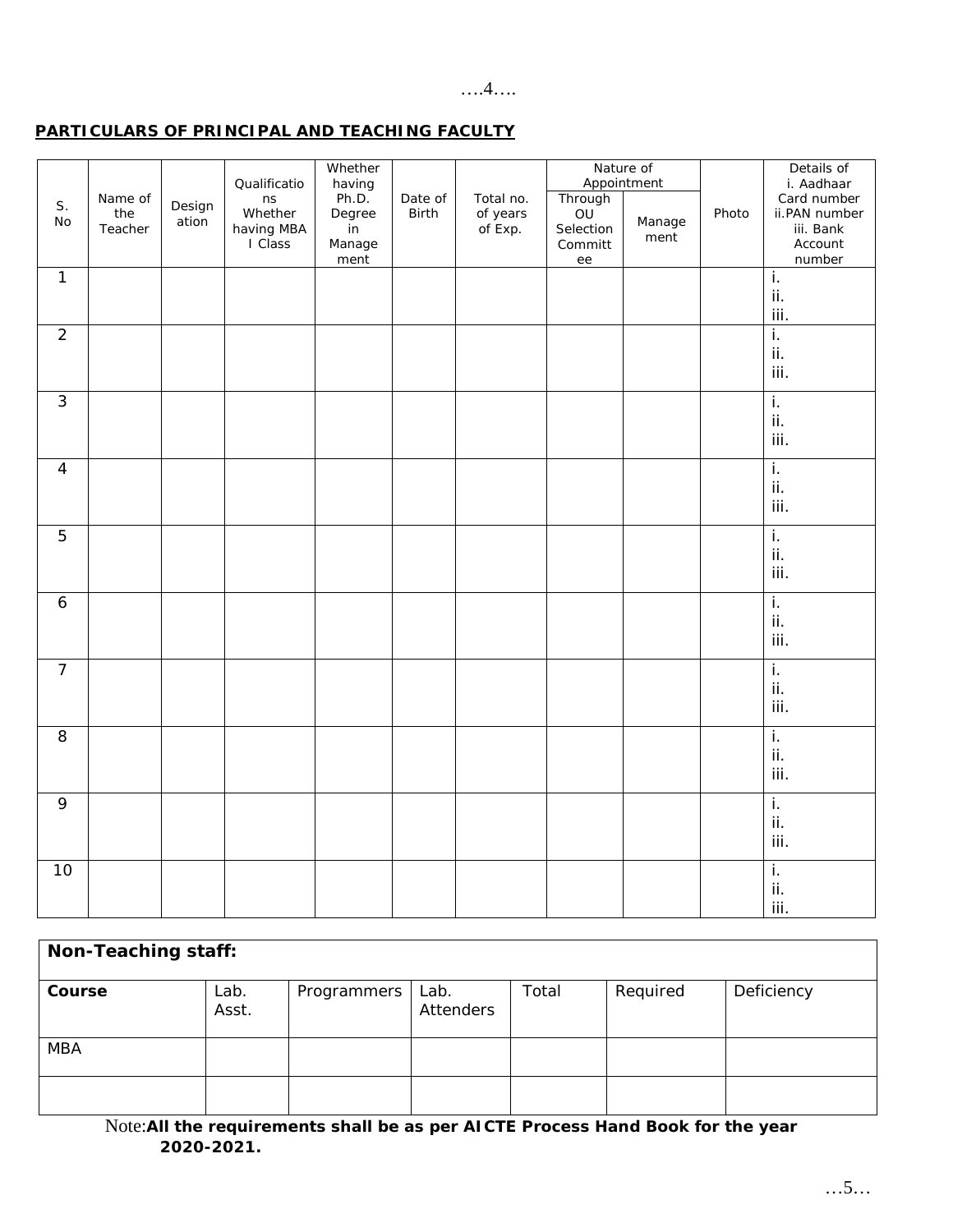| Accommodation Details and Academic Facilities: Teaching |        |                        |                                                  |                                            |                               |
|---------------------------------------------------------|--------|------------------------|--------------------------------------------------|--------------------------------------------|-------------------------------|
| Particulars                                             | Number | Area (Sq.m)<br>of each | Number of LCD<br>Projectors (ceiling<br>mounted) | <b>Number</b><br>of Smart<br><b>Boards</b> | <b>Internet</b><br>Connection |
|                                                         |        | 2                      | 3                                                |                                            | 5                             |
| Class Rooms                                             |        |                        |                                                  |                                            |                               |
| <b>Tutorial Rooms</b>                                   |        |                        |                                                  |                                            |                               |
| Seminar Hall                                            |        |                        |                                                  |                                            |                               |
|                                                         |        |                        |                                                  |                                            |                               |
|                                                         |        |                        |                                                  |                                            |                               |

**\***1.Each Class Room shall be equipped with LCD Projector, Smart Board, Internet connection, etc.

 2.Seminar Hall shall have proper furnishing and equipment such as LCD Projector, Smart Board, P A System and Executive chairs.

3.Every Institute should have MOOCS Facility Centre and Innovation Laboratory.

Г

| Computer Lab. |                   |                   |                        |                                                 |               |
|---------------|-------------------|-------------------|------------------------|-------------------------------------------------|---------------|
| S.No.         | MBA Computer Lab. | Area<br>(in Sq.m) | Equipment<br>available | Lab. class<br>conducted<br>(as per<br>syllabus) | Batch<br>Size |
|               |                   |                   |                        |                                                 |               |
|               |                   |                   |                        |                                                 |               |

| Computational Facilities: (Please refer the AICTE norms of 2020-2021)1:6      |                                |          |  |  |
|-------------------------------------------------------------------------------|--------------------------------|----------|--|--|
| I tem                                                                         | Description<br>(configuration) | Quantity |  |  |
| Desktops                                                                      |                                |          |  |  |
| Server Machines                                                               |                                |          |  |  |
| Licensed software                                                             |                                |          |  |  |
| Network components<br>(LAN / WAN) - All Systems                               |                                |          |  |  |
| Internet Bandwidth 300=32 MBPS<br>$600 = 48$ MBPS<br>Up to<br>$900 = 64$ MBPS |                                |          |  |  |
| Printers / Other equipment                                                    |                                |          |  |  |
| Arrangement for NPTEL/SWAYAM<br>etc., shall be made available                 |                                |          |  |  |

Note:**All the requirements shall be as per AICTE Process Hand Book for the year 2020-2021.** 

…6…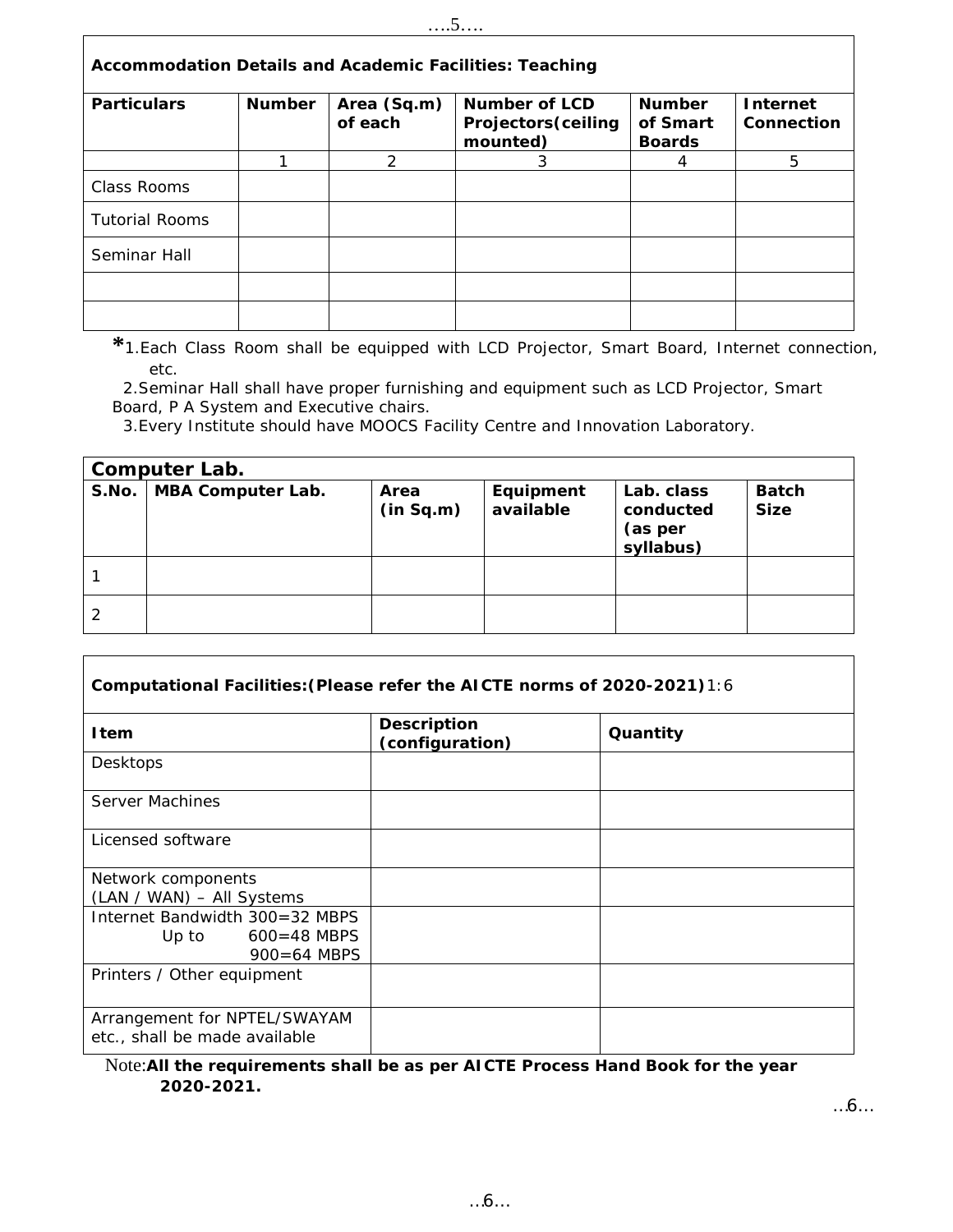| LIBRARY AND ITS FACILITIES:                                                  |                 |  |  |  |
|------------------------------------------------------------------------------|-----------------|--|--|--|
|                                                                              |                 |  |  |  |
| LIBRARY Total Area (in Sq.m)                                                 |                 |  |  |  |
| Librarian:                                                                   |                 |  |  |  |
| Name & qualifications of the Librarian                                       |                 |  |  |  |
| Library Facilities:                                                          |                 |  |  |  |
| Type                                                                         | Number/Quantity |  |  |  |
| Volumes                                                                      |                 |  |  |  |
| <b>Titles</b>                                                                |                 |  |  |  |
| <b>National Journals</b>                                                     |                 |  |  |  |
| International Journals                                                       |                 |  |  |  |
| Total Amount Spent on Journals during the year 2019-2020                     |                 |  |  |  |
| Subscribed International and National Journals during the year 2019-<br>2020 |                 |  |  |  |
| Total Amount Spent on Books during the year 2019-2020                        |                 |  |  |  |
| Volumes (during the year 2019-2020)                                          |                 |  |  |  |
| Titles (during the year 2019-2020)                                           |                 |  |  |  |
| Reading Room capacity                                                        |                 |  |  |  |
| Desktops                                                                     |                 |  |  |  |
| E-Journals                                                                   |                 |  |  |  |
| Delnet Membership Details                                                    |                 |  |  |  |
| Membership of National Digital Library                                       |                 |  |  |  |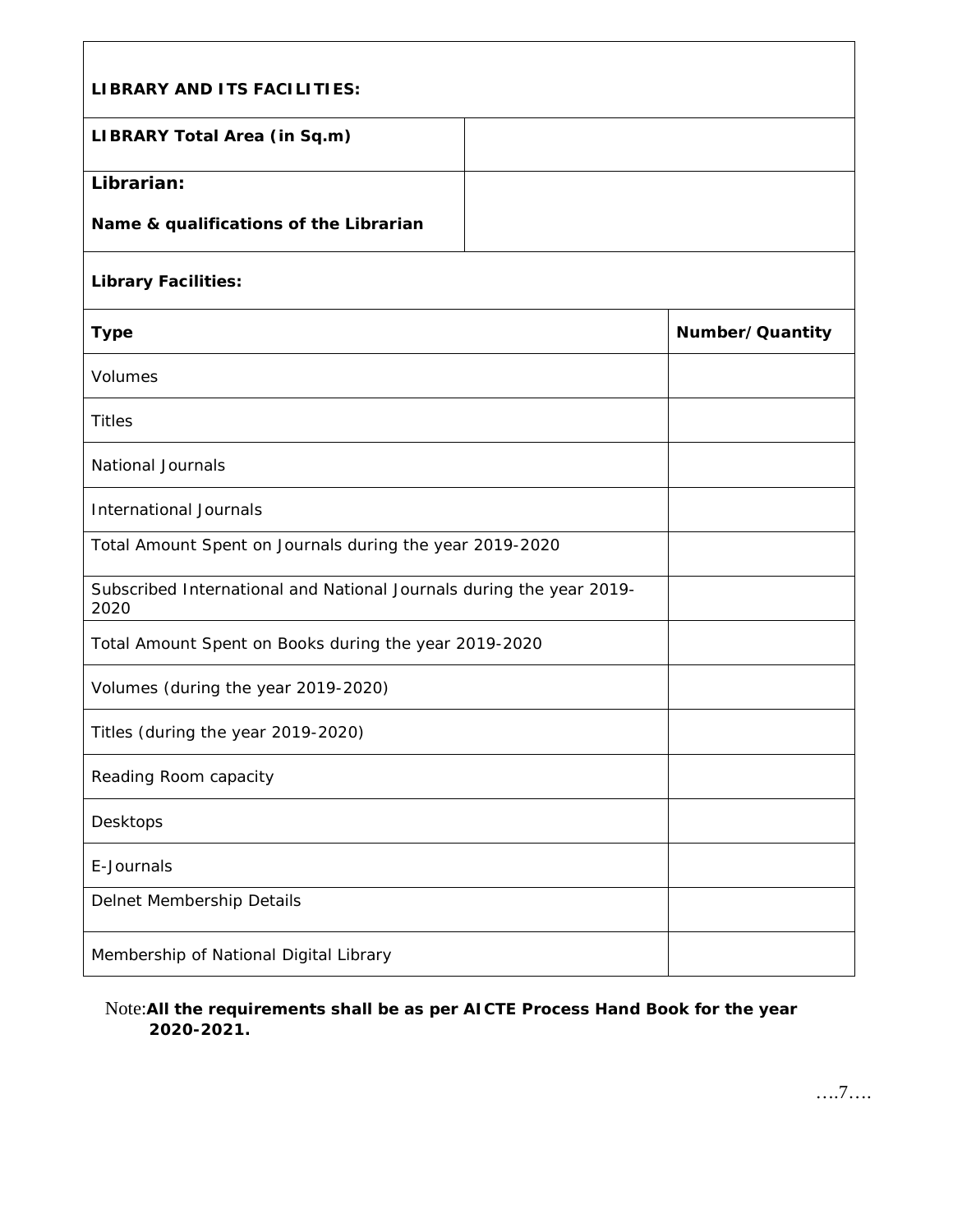| . 7                                                                                                                     |                           |  |  |  |
|-------------------------------------------------------------------------------------------------------------------------|---------------------------|--|--|--|
| Administrative Area:                                                                                                    |                           |  |  |  |
| Particulars                                                                                                             | Area (in Sq.m)            |  |  |  |
| Principal Office                                                                                                        |                           |  |  |  |
| Administrative Office                                                                                                   |                           |  |  |  |
| <b>Exams Control Office</b>                                                                                             |                           |  |  |  |
| <b>Placement Office</b>                                                                                                 |                           |  |  |  |
| <b>Central Store</b>                                                                                                    |                           |  |  |  |
| Security                                                                                                                |                           |  |  |  |
| Staff Room                                                                                                              |                           |  |  |  |
| Sports Room                                                                                                             |                           |  |  |  |
| Amenities:                                                                                                              |                           |  |  |  |
| Particulars                                                                                                             | Available / Not available |  |  |  |
| Boys Common Room                                                                                                        |                           |  |  |  |
| Girls Common Room                                                                                                       |                           |  |  |  |
| Cafeteria                                                                                                               |                           |  |  |  |
| Backup Electric Supply / Generator                                                                                      |                           |  |  |  |
| Safety provisions including fire and other<br>calamities                                                                |                           |  |  |  |
| Transport facility and parking area  in Sq. ft.                                                                         |                           |  |  |  |
| Play Ground Facilities in Sq. mts.                                                                                      |                           |  |  |  |
| Drinking water facility                                                                                                 |                           |  |  |  |
| Separate toilets for Boys and Girls                                                                                     |                           |  |  |  |
| First aid cum sick Room                                                                                                 |                           |  |  |  |
| Display of Courses and approved intake at the<br>entrance of the College.<br>Structural Soundness Certificate (From the |                           |  |  |  |
| Competent Authority) - enclose copy                                                                                     |                           |  |  |  |
| Occupancy Certificate (from the competent<br>Authority) - enclose copy                                                  |                           |  |  |  |
| Fire Safety Clearance certificate - enclose copy                                                                        |                           |  |  |  |
| Sanitation Certificate (From the Competent<br>Authority) - enclose copy                                                 |                           |  |  |  |
| Barrier free built environment to be provided                                                                           |                           |  |  |  |
| Biometric System of Attendance for students &<br><b>Staff</b>                                                           |                           |  |  |  |
| CCTV installation in appropriate locations<br>within the premises of the institution                                    |                           |  |  |  |
| Permanent name board of the college be<br>displayed-enclose photograph of the College<br>building.                      |                           |  |  |  |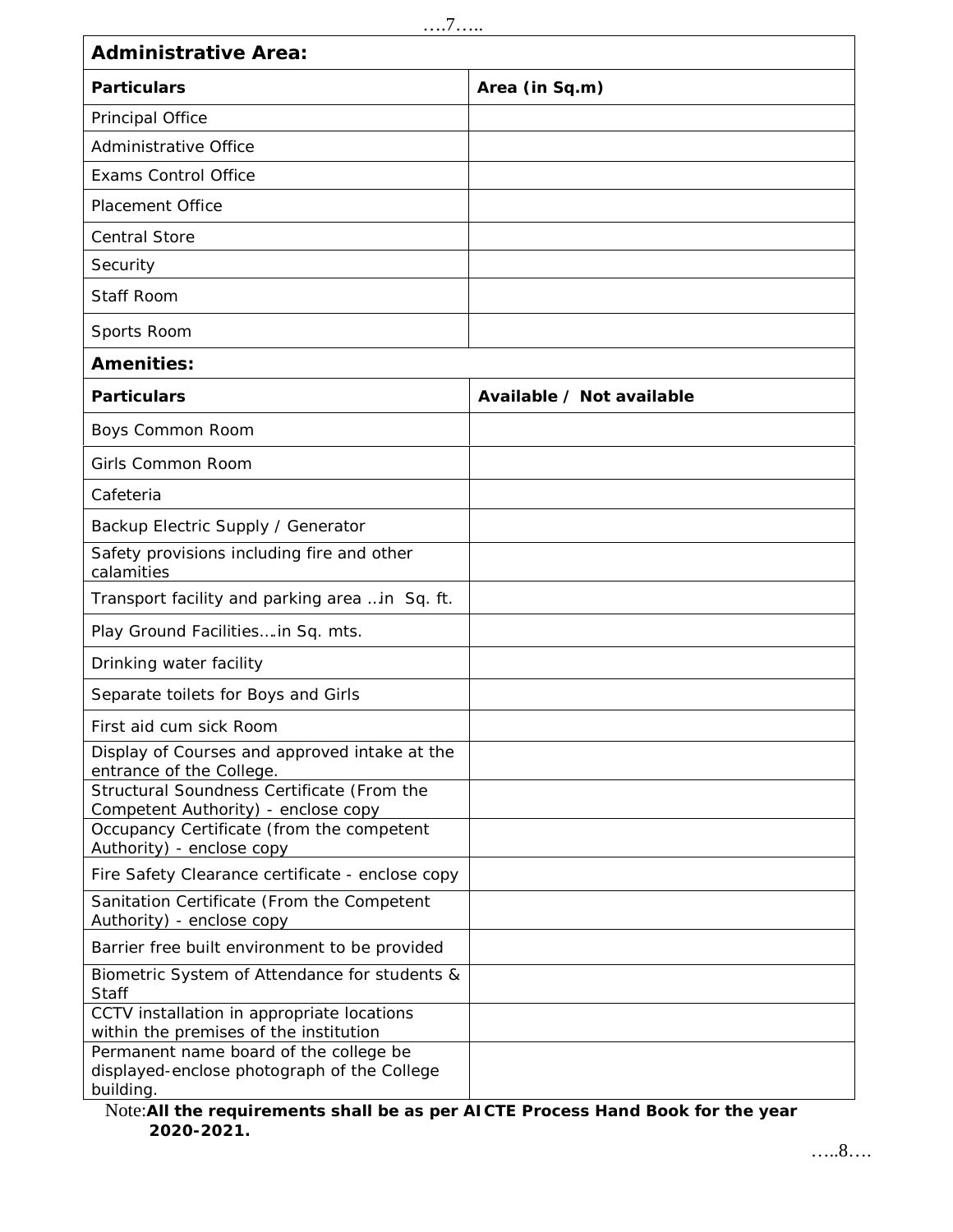## …..8…..

| Results Analysis (Year wise- Pass Percentage 2019-2020)      |        |                        |  |  |
|--------------------------------------------------------------|--------|------------------------|--|--|
| Course                                                       | I year | II year                |  |  |
| <b>MBA</b>                                                   |        |                        |  |  |
|                                                              |        |                        |  |  |
|                                                              |        |                        |  |  |
|                                                              |        |                        |  |  |
| Placements:                                                  |        |                        |  |  |
| Name of the Company                                          |        | No. of Students Placed |  |  |
|                                                              |        |                        |  |  |
|                                                              |        |                        |  |  |
|                                                              |        |                        |  |  |
|                                                              |        |                        |  |  |
| Details of Games & Sports and other<br>curricular activities |        |                        |  |  |
|                                                              |        |                        |  |  |
|                                                              |        |                        |  |  |
|                                                              |        |                        |  |  |

| Seminars/Conferences/Workshop Organized/Attended by the faculty of the Dept. |                 |           |          |  |
|------------------------------------------------------------------------------|-----------------|-----------|----------|--|
| S.No.                                                                        | Particulars     | Organized | Attended |  |
|                                                                              | <b>Seminars</b> |           |          |  |
| $\mathcal{P}$                                                                | Conferences     |           |          |  |
| 3                                                                            | Workshops       |           |          |  |
|                                                                              |                 |           |          |  |
|                                                                              | Total           |           |          |  |